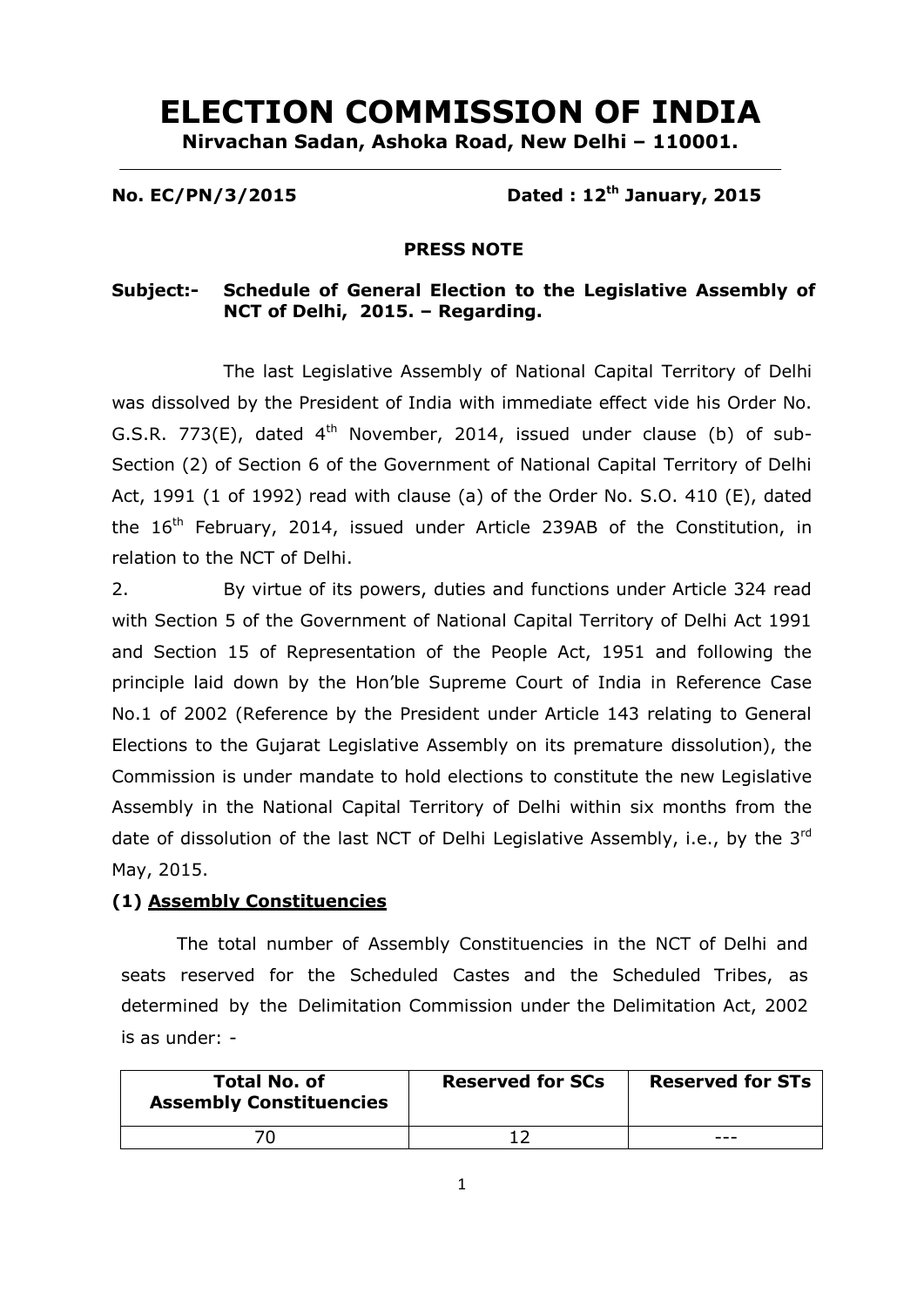#### **(2) Electoral Rolls**

The Electoral Rolls of all the Assembly Constituencies in the NCT of Delhi revised with reference to 1.1.2015 as the qualifying date have been finally published on 05.01.2015. The number of electors in the NCT of Delhi is 13085251.

#### **(3) Photo Electoral Rolls**

Photo electoral rolls will be used during the forthcoming general election in the NCT of Delhi. The photo percentages in Photo Electoral Rolls is 100%.

## **(4) Electors Photo Identity Cards (EPIC)**

Identification of the voters at the polling booth at the time of poll shall be mandatory. Electors who have been provided with EPIC shall be identified through EPIC. Presently, the EPIC coverage in the NCT of Delhi is 100%.

All the residual electors, if any, are advised to obtain their Elector Photo Identity Cards from the Electoral Registration Officers of their Assembly Constituencies urgently.

In order to ensure that no voter is deprived of his/her franchise, if his/her name figures in the Electoral Rolls, separate instructions will be issued to allow additional documents for identification of voters, if needed.

#### **(5) Polling Stations**

There are 11763 Polling Stations in the NCT of Delhi on the date of final publication of electoral rolls.

For the facility of physically challenged persons, instructions have been issued to ensure that all polling stations as far as practicable, are located at ground floor and ramps are provided. Facilitation shall also be provided for locating electors' names in a polling station or a group of polling stations through help lines and facilitation centers.

# **(6) Basic Minimum Facilities (BMF) at Polling Stations**

The Commission has issued instructions to the Chief Electoral Officer of NCT of Delhi to ensure that Polling Stations are equipped with Basic Minimum Facilities (BMF) like drinking water, shed, toilet, ramp for the physically challenged voters and a standard voting compartment etc.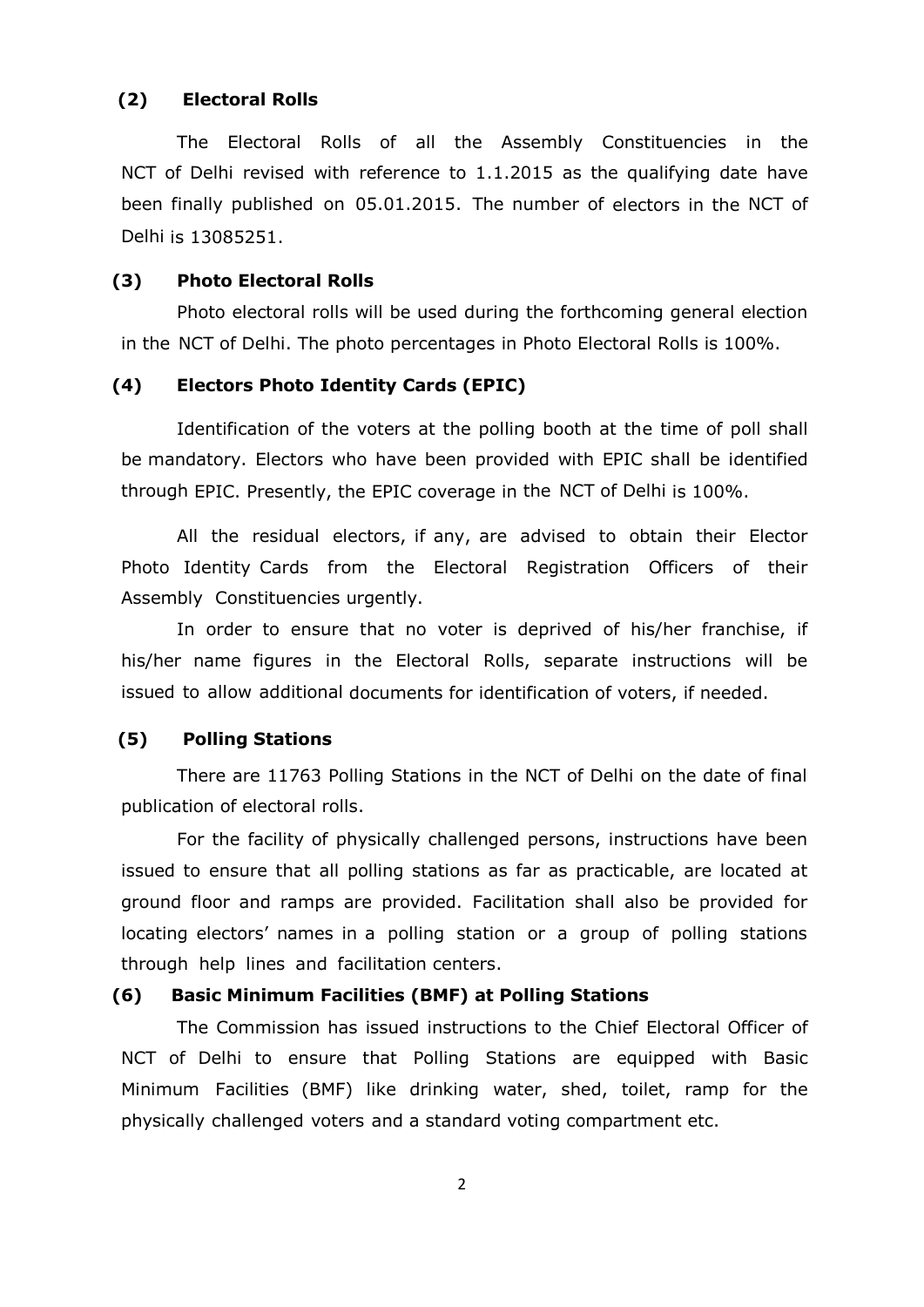## **(7) Polling Parties and Randomization**

Polling parties shall be formed randomly, through special application software, three-stage randomization will be adopted. First, from a wider district database of eligible officials, a shortlist of a minimum 120% of the required numbers will be randomly picked up. This group will be trained for polling duties. In the second stage, from this trained manpower, actual polling parties as required shall be formed by random selection software in the presence of General Observers. In the third randomization, the polling stations will be allocated randomly just before the polling party's departure. There shall be such randomization for Police Constables and Home guards also, who are deployed at the polling stations on the poll day.

# **(8) Electronic Voting Machines (EVMs)**

The poll in the NCT of Delhi will be conducted at all polling stations using EVMs. VVPAT Electronic Voting Machines will be used in 2 (two) Assembly Constituencies. The Commission has already made arrangements to ensure availability of adequate number of EVMs for the smooth conduct of elections. The Commission has issued a new set of instructions with regard to the First Level Check of EVMs, that will be used in the poll in the NCT of Delhi. A two-stage randomization of EVMs will be made. In the first stage, all the EVMs stored in the district storage centre will be randomized by the District Election Officer (DEO) in the presence of the representatives of the recognized political parties for allocation assembly constituency-wise. EVMs will be prepared and set for elections after finalization of the contesting candidates. At this stage also, candidates or their agents/representatives will be allowed to check and satisfy themselves in every manner about the functionality of the EVMs. After the EVMs in a constituency are prepared for the poll by the Returning Officer and the ballot units are fitted with ballot papers, then the EVMs will again be randomized to decide the actual polling stations in which they will be ultimately used. The Second Stage randomization will be done in the presence of Observers, Candidates or their Election Agents.

#### **(9) None of the Above (NOTA) Option in EVMs**

In its judgment dated 27th September, 2013 in Writ Petition (C) No. 161 of 2004, the Supreme Court has directed that there should be a "None of

3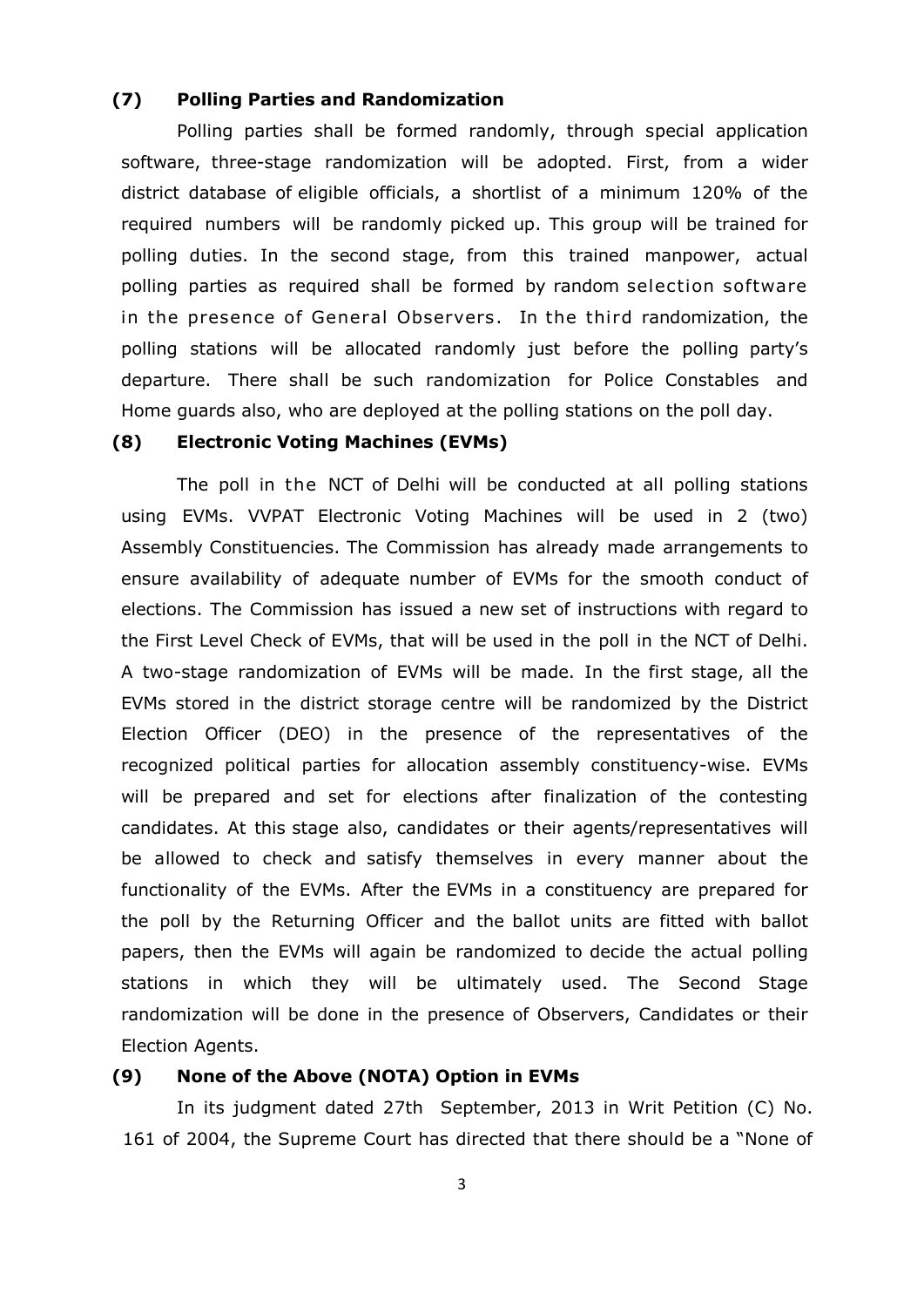the Above" (NOTA) option on the ballot papers and EVMs. The Court has directed that the Commission should implement it 'either in a phased manner or at a time with the assistance of Government of India'.

On the Balloting Unit, below the name of the last candidate, there will now be a button for NOTA option so that electors who do not want to vote for any of the candidates can exercise their option by pressing the button against NOTA.

The Commission is taking steps to bring this to the knowledge of voters and all other stakeholders and to train all field level officials including the polling personnel about the NOTA option.

# **(10) Affidavits of candidates – all columns to be filled in**

In pursuance of the judgment dated 13<sup>th</sup> September, 2013 passed by the Supreme Court in Writ Petition (C) No. 121 of 2008, which among other things makes it obligatory for the Returning Officer "to check whether the information required is fully furnished at the time of filing of affidavit with the nomination paper", the Commission has issued instructions that in the affidavit to be filed along with the nomination paper, candidates are required to fill up all columns. If any column in the affidavit is left blank, the Returning Officer will issue a notice to the candidate to file the affidavit with all columns filled in. After such notice, if a candidate fails to file affidavit complete in all respects, the nomination paper will be liable to be rejected at the time of scrutiny. The Chief Electoral Officer has been directed to brief all Returning Officers about the judgment of the Supreme Court and the Commission's instructions.

#### **(11) Communication plan**

The Commission attaches great importance to preparation and implementation of a perfect communication plan at the district/constituency level for the smooth conduct of elections and to enable concurrent intervention and mid course correction on the poll day. For the said purpose, the Commission has directed the Chief Electoral Officer of Delhi to coordinate with the officers of Telecommunication Department in the State headquarters, MTNL, BSNL authorities, the representatives of other leading service providers in Delhi so that network status is assessed and communication shadow areas be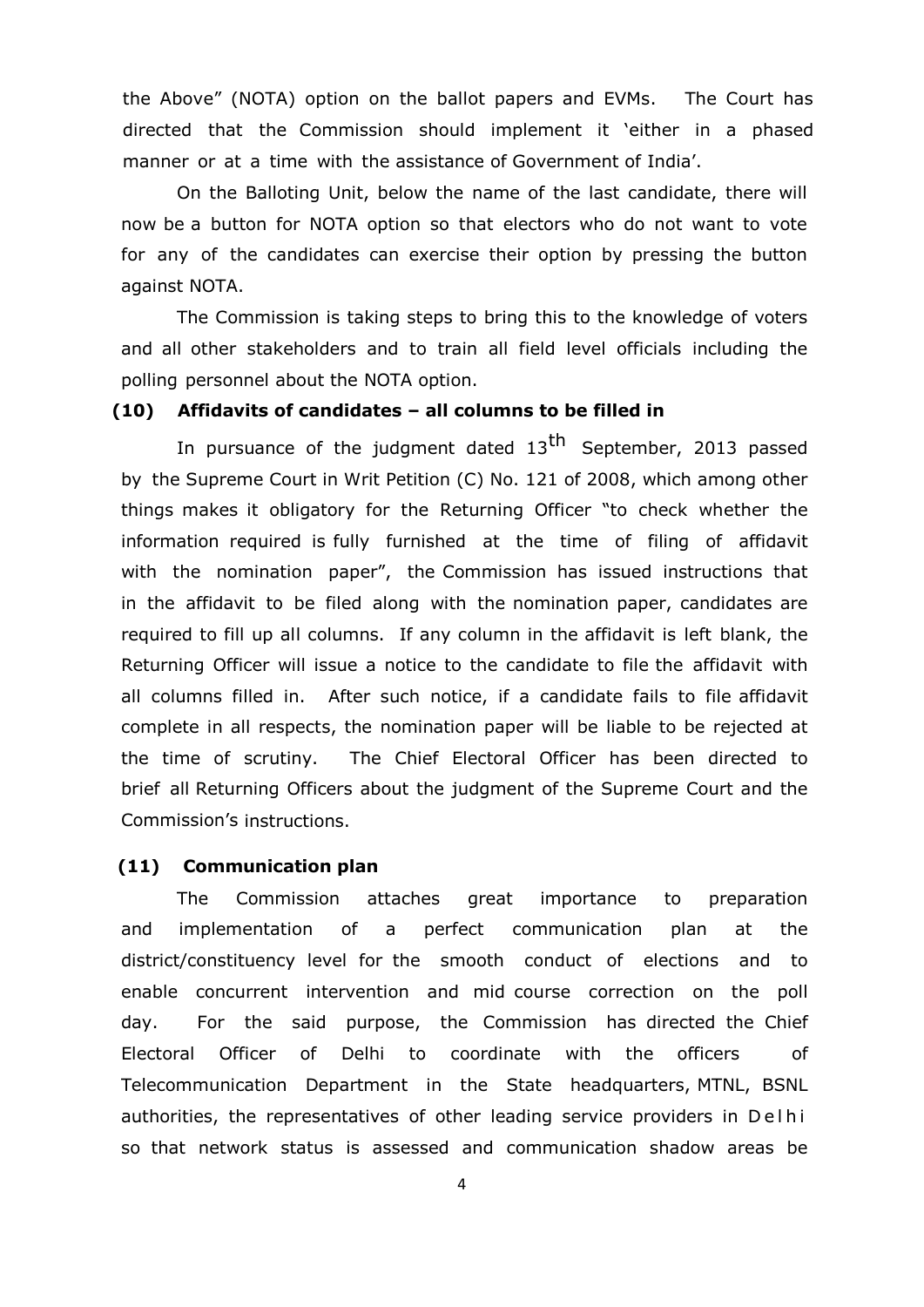identified. The CEO has also been advised to ensure best communication plan in the NCT of Delhi.

#### **(12) Videography**

All critical events will be video-graphed. District Election Officers will arrange sufficient number of video and digital cameras and camera teams for the purpose. The events for videography will include filing of nominations, scrutiny thereof and allotment of symbols, First Level Checking, preparations and storage of Electronic Voting Machines, important public meetings, processions etc. during campaign, process of dispatching of postal ballot papers, polling process in identified vulnerable polling stations, storage of polled EVMs, counting of votes etc. Webcasting, Videography and Digital cameras will also be deployed inside polling booths wherever needed. CDs of video recordings will be available on payment to anyone who wishes to obtain a copy of the same.

#### **(13) Law and Order and Deployment of Forces**

Conduct of elections involves elaborate security management. It includes ensuring the security of polling personnel, security at the polling stations, security of polling materials and also the overall security of the election process. Central Armed Police Forces (CAPFs) are deployed for area domination prior to poll in order to build confidence in the minds of voters specially vulnerable voters viz. weaker section, minorities etc.

The Commission has taken various measures to ensure free and fair elections by creating an atmosphere in which each elector is able to access the polling station without being obstructed or being unduly influenced/intimidated by anybody.

Based on the assessment of the ground situation, Central Armed Police Forces (CAPF) and State Armed Police (SAP) drawn from other States will be deployed during these elections. The CAPF and SAP will be used generally for safeguarding the polling stations and for providing security to the electors and polling personnel at the polling stations on the poll day. Besides, these forces will be used for securing the strong rooms where the EVMs are stored and for securing the counting centers and for other purposes, as required.

The Commission has been issuing instructions from time to time with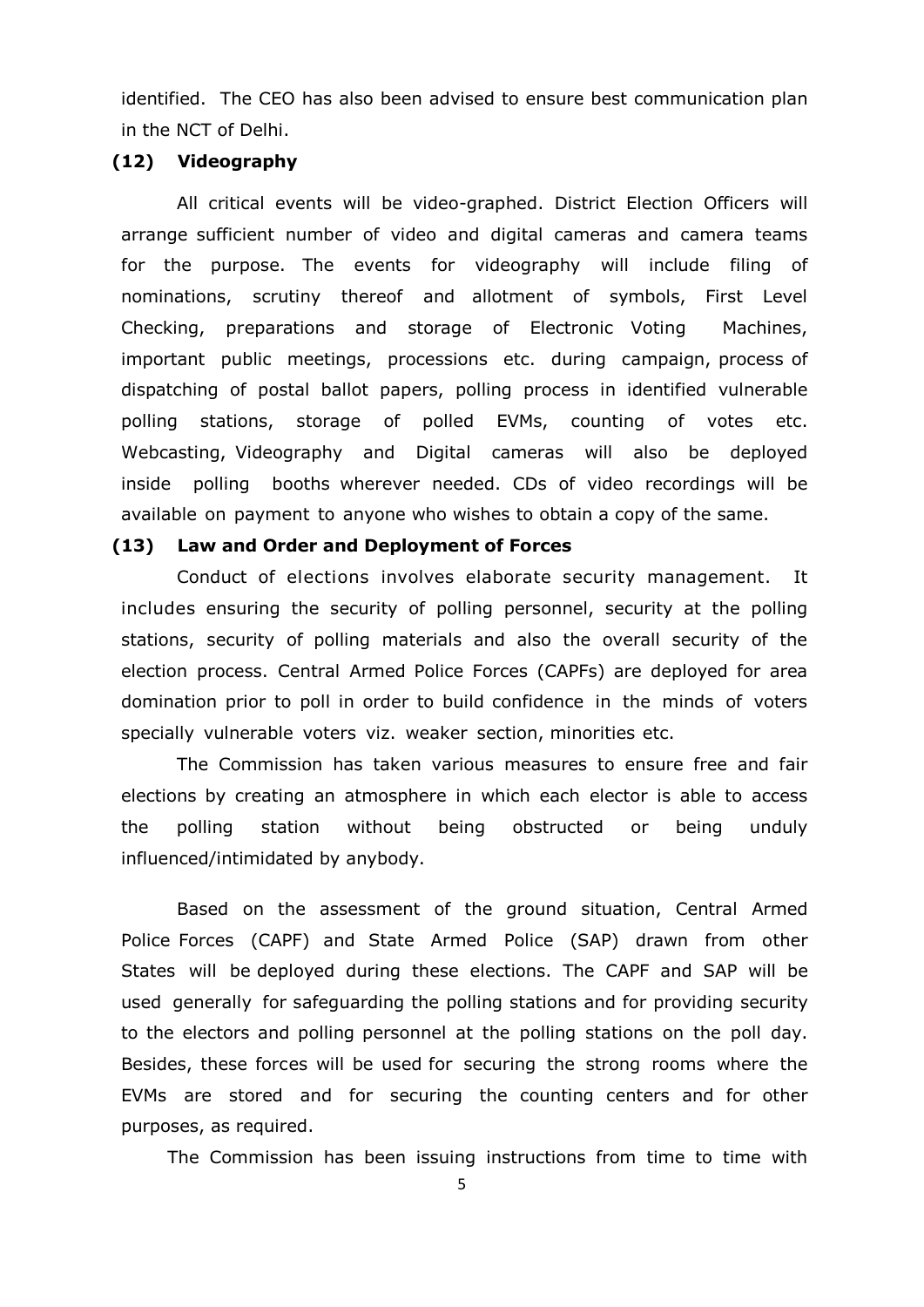regard to the advance preventive measures to be taken by the District Magistrates and Police authorities to maintain the Law & Order and to create atmosphere conducive for the conduct of free and fair elections. The Commission will be constantly monitoring the ground situation closely and will take appropriate measures to ensure peaceful, free and fair polls in these States.

#### **(14) Protection to SC/ST Electors**

As per Section 3 (1) (vii) of the Scheduled Castes and Scheduled Tribes (Prevention of Atrocities) Act, 1989, whoever, not being a member of a Scheduled Caste or Scheduled Tribe, forces or intimidates a member of a Scheduled Caste or a Scheduled Tribe not to vote or to vote for a particular candidate or to vote in a manner other than that provided by law shall be punishable with imprisonment for a term which shall not be less than six months but which may extend to five years and with fine. The Commission has asked the Government of NCT of Delhi to bring the se provisions to the notice of all concerned for prompt action.

#### **(15) General Observers**

The Commission will deploy General Observers in adequate number to ensure smooth conduct of elections. The Observers will be asked to keep a close watch on every stage of the electoral process to ensure free and fair elections. Their names, addresses within the district/constituency and their telephone numbers will be publicized in local newspapers so that the general public can quickly approach them for any grievance redressal. The Observers will be given a detailed briefing by the Commission before their deployment. Commission may also deploy Police Observers to keep a close watch on law & order situation.

#### **(16) Election Expenditure Monitoring**

Comprehensive instructions for the purpose of effective monitoring of the election expenditure of the candidates have been issued, which include formation of flying squads, static surveillance Teams, video surveillance Teams, involvement of Investigation Directorates of Income Tax Deptt. etc. State Excise Departments and police authorities have been asked to monitor production, distribution, sale and storage of liquor and other intoxicants during the election process.

For greater transparency and for ease of monitoring of Election

6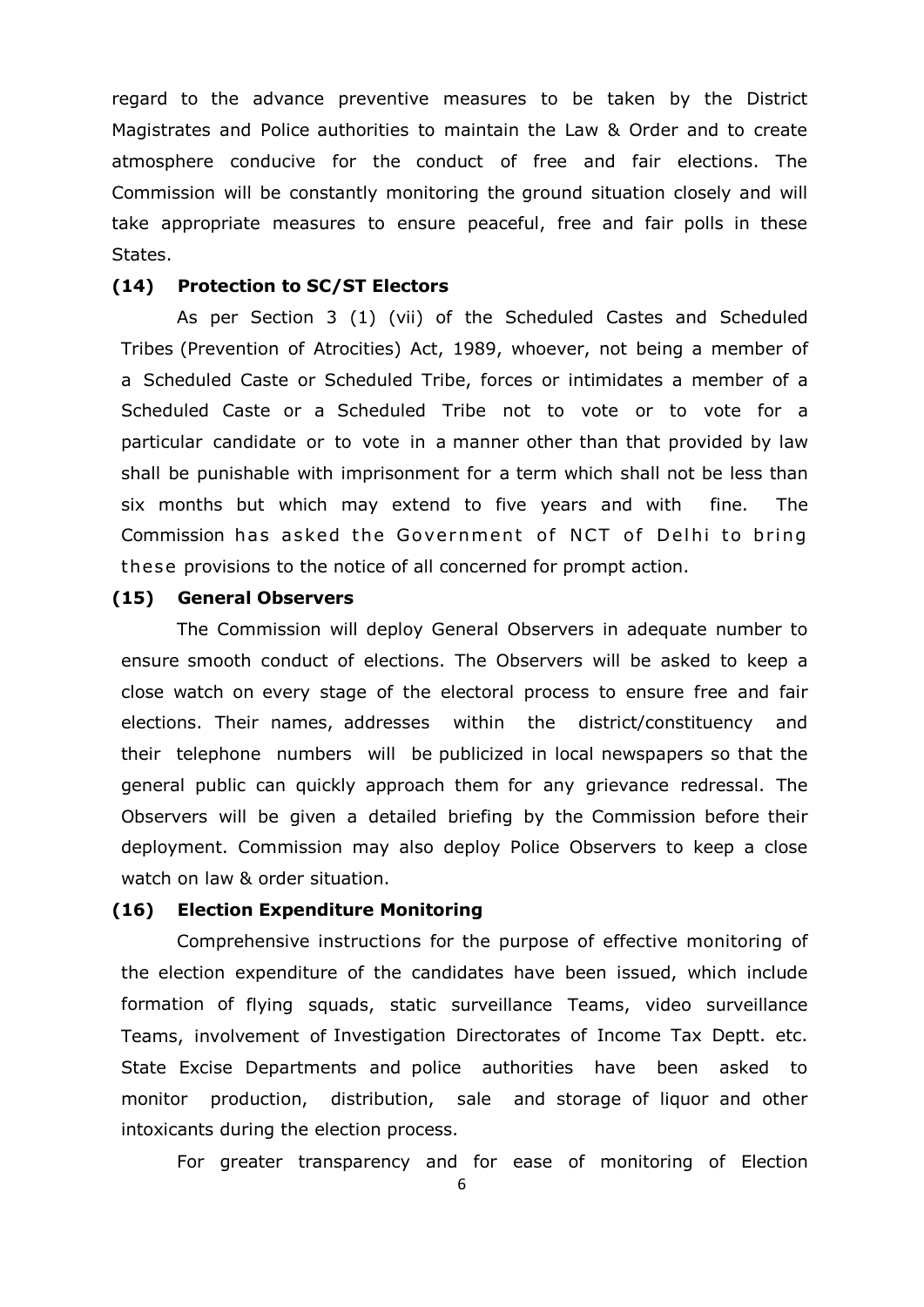Expenses, Candidates would be required to open a separate bank account and incur their election expenses from that very account. The Investigation Directorate of Income Tax Dept. has been asked to open Air Intelligence unit in the airports located in NCT of Delhi and also to gather intelligence and take necessary action against movement of large sum of money in these states.

Expenditure Observers and Assistant Exp. Observers from Central Government are being appointed to keep close watch on election expenditure of the candidates. Control room and Complaint Monitoring Centre with 24 hours toll free numbers shall be operative during the entire election process. Banks and financial intelligence units of Government of India have been asked to forward suspicious cash withdrawal reports to the election officials.

All candidates must ensure that they file their affidavits in the revised format (Form 26) only. The revised format is available on the ECI website and in Returning Officer's handbook.

#### **(17) Paid News**

To deal with the issue of 'Paid News', a mechanism has been laid out with three tier of Media certification and Monitoring Committees (MCMC) at District, State and ECI level. Revised comprehensive instructions on 'Paid News' are available on the Commission's Website.

Necessary instructions have been issued to the CEO of the NCT of Delhi to ensure briefing of political parties and Media in the districts about 'Paid News' and the mechanism to check 'Paid News'. The MCMCs have been trained to do their job.

#### **(18) Police Observers**

The Commission may deploy IPS officers as Police Observers at district level, in the poll going State depending upon the need and sensitivity. They will monitor all activities relating to force deployment, law and order situation and co-ordinate between civil and Police administration to ensure free and fair election.

#### **(19) Micro Observers**

In addition to General Observers, the Commission will also deploy Micro Observers to observe the poll proceedings in the polling stations on the poll day in selected critical polling stations. They will be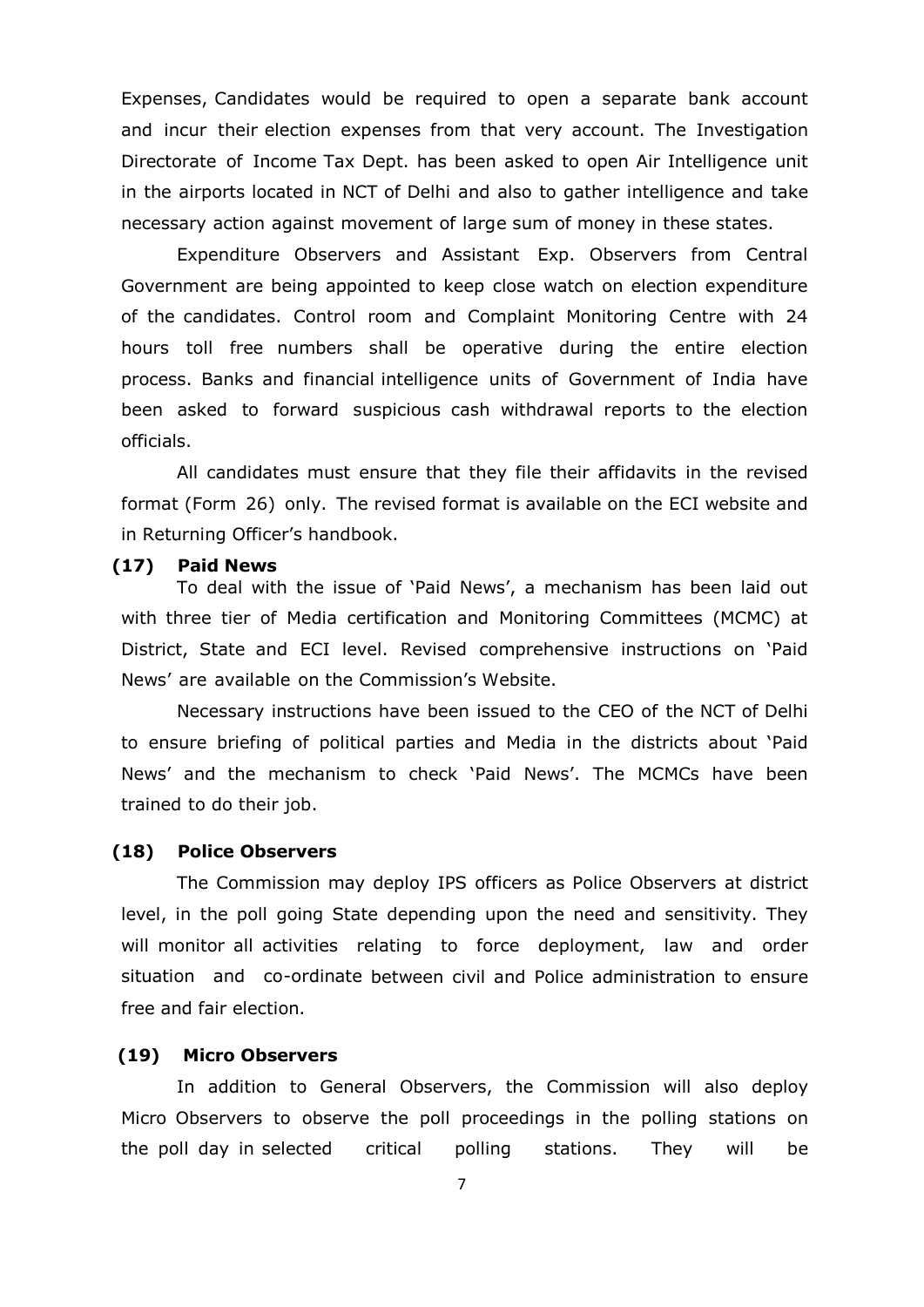chosen from Central Government/Central PSUs officials. Micro-Observers will observe the proceedings at the polling stations on the poll day right from the mock poll to the completion of poll and the process of sealing of EVMs and other documents to ensure that all instructions of the Commission are complied with by the Polling Parties and the Polling Agents. They will report to the General Observers directly about any vitiation of the poll proceedings in their allotted polling stations.

# **(20) Systematic Voters' Education and Electoral Participation (SVEEP)**

Comprehensive measures for voters' education were taken up during the Special Roll Revision process in the poll going state. These measures will continue during the electoral process. Chief Electoral Officer of the pollgoing state has been directed to ensure wide dissemination of election related information and also for carrying out Voter Education campaigns as well as adequate facilitation measures for ensuing wider participation of people in polling.

Model polling stations will also be set up in identified districts. Voterhelplines, Voters' Facilitation Centres, web and SMS based search facilities are active for assistance of voters. There are special facilities in place for those, who are physically challenged or have special needs.

#### **(21) Conduct of Officials**

The Commission expects all officials engaged in the conduct of elections to discharge their duties in an impartial manner without any fear or favour. They are deemed to be on deputation to the Commission and shall be subject to its control, supervision and discipline. The conduct of all Government officials who have been entrusted with election related responsibilities and duties would remain under constant scrutiny of the Commission and strict action shall be taken against those officials who are found wanting on any account.

The Commission has already given instructions that no election related official or Police officer of the rank of Inspector and above shall be allowed to continue in his home district. Besides, instructions have also been issued that election related officials including police officials of Inspector level & above who have completed three years in a district during last four years should be transferred out of that district.Police officers of the rank of

8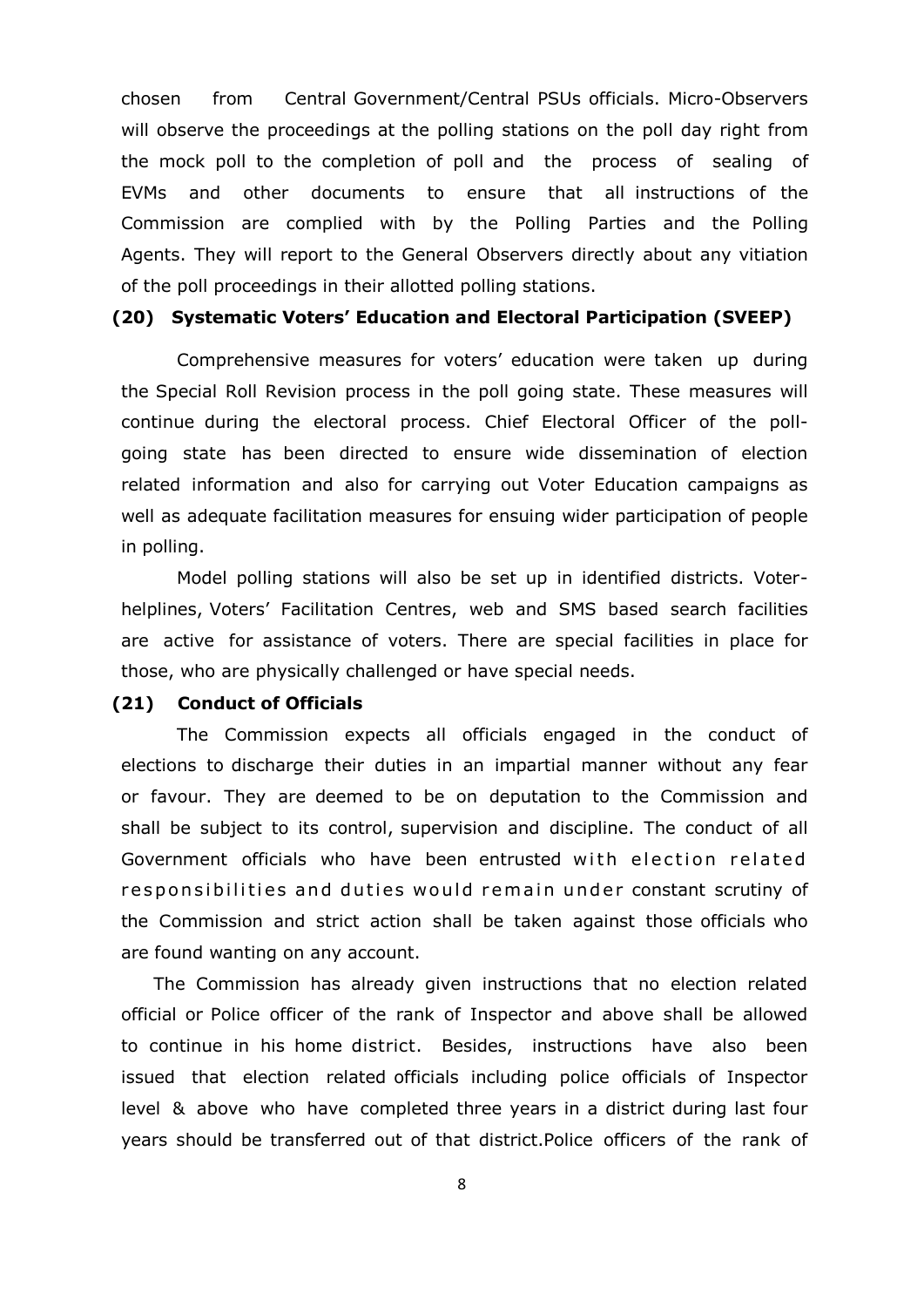Sub Inspectors who have completed three years in a Sub Division/Assembly Constituency or are posted in their home sub division/assembly constituency shall be transferred out of that Sub Division and the Assembly Constituency.

The Commission has also instructed the Government of NCT of Delhi not to associate any officer with the electoral process against whom charges have been framed in a court of law in any case.

## **(22) District Election Plan**

The District Election Officers have been asked to prepare a comprehensive district election plan in consultation with District Police Officials and Sector Officers including the route plan and communication plan for conduct of elections. These plans will be vetted by the Observers taking into account vulnerability mapping exercise and mapping of critical polling station in accordance with Election Commission of India's extant instructions.

#### **(23) Model Code of Conduct**

The Model Code of Conduct comes into effect immediately from now onwards. All the provisions of the Model Code will apply to the whole of poll going State (NCT of Delhi) and will be applicable to all candidates, political parties, the State Government. The Model Code of Conduct shall be applicable to the Union Govt. for the State concerned.

The Commission has made elaborate arrangements for ensuring the effective implementation of the MCC Guidelines Any violations of these Guidelines would be strictly dealt with and the Commission re-emphasizes that the instructions issued in this regard from time to time should be read and understood by all Political Parties, contesting candidates and their agents/representatives, to avoid any misgivings or lack of information or understanding/interpretation.

#### **(24) Photo Voter Slips**

To facilitate the voters to know where he/she is enrolled as a voter at a particular polling station and what is his/her serial number in the Electoral roll, the Commission has directed that voter slip along with Photo (wherever present in the roll) will be distributed to all enrolled voters by the District Election Officer. It has also been directed that the said voter slip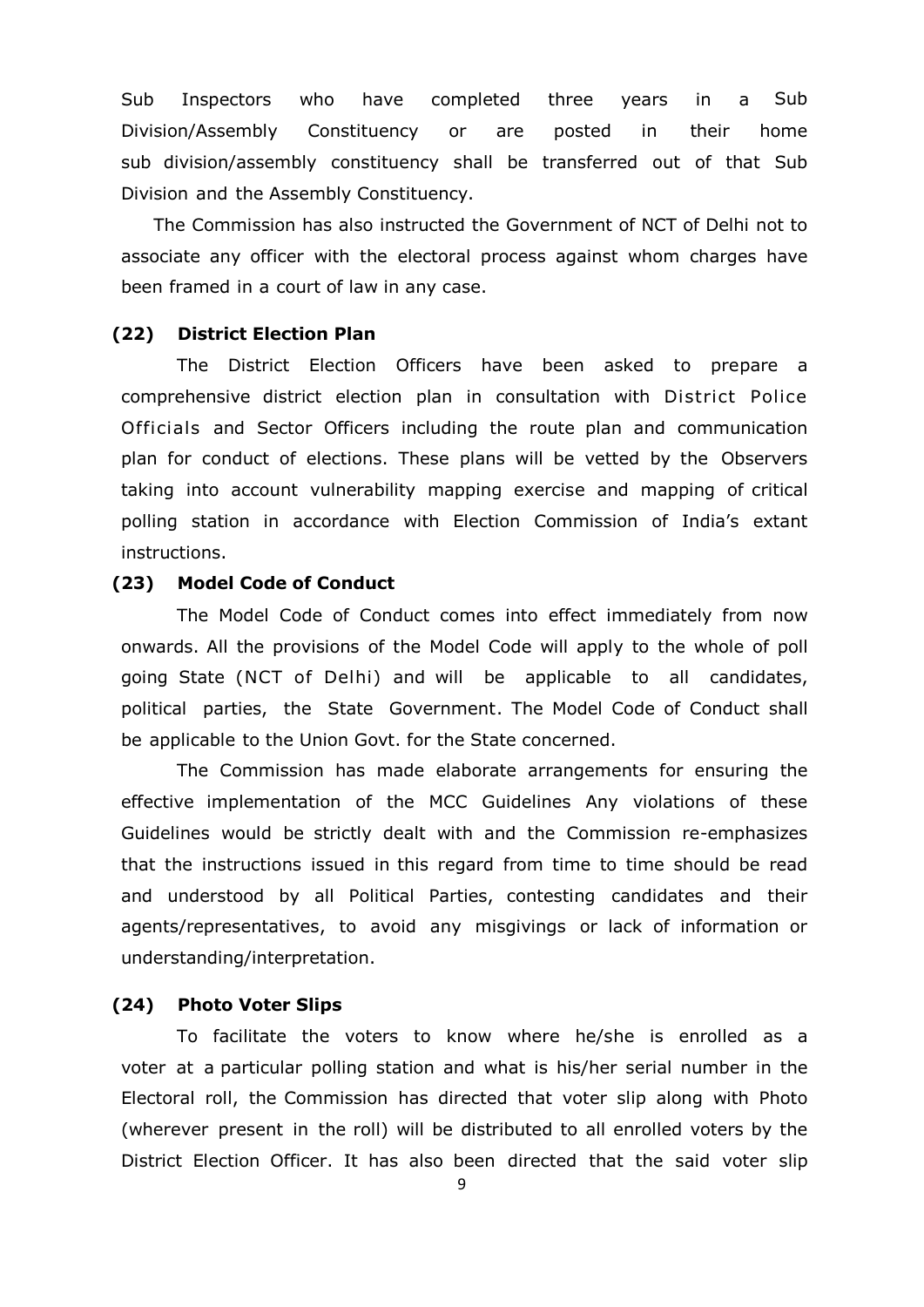should be in the languages in which electoral roll is published for that Assembly Constituency.

#### (25) Complaint Redressal Mechanism - Call Centre and Website Based

The poll going State shall have a complaint Redressal mechanism based on website and call centre. The number of call centre is 1950, which is a toll free number. The URL of the complaint registration website will be announced by the Chief Electoral Officer separately. Complaints can be registered by making calls to the toll free call centre numbers or on the website. Action will be taken within time limit on all complaints. Complainants will also be informed of the action taken by SMS and by the call centre. Complainants can also see the details of the action taken on their complaints on the website.

#### (26) Schedule of Election

The Commission has prepared the schedule for holding General Election to the Legislative Assembly of National Capital Territory of Delhi after taking into consideration all relevant aspects, like the climatic condition, academic calendars, festivals, prevailing law and order situation in the State, availability of Central Police Forces and timely deployment of forces, and assessment of other ground realities.

The Commission, after considering all relevant aspect, has decided to recommend to the Lieutenant Governor of the National Capital Territory of Delhi to issue notification for the General Election to the Legislative Assembly of National Capital Territory of Delhi under the relevant provision of the Representation of the People Act, 1951. The election schedule is appended at Annexure-1.

(SUMIT MUKHERJEE) **SECRETARY**